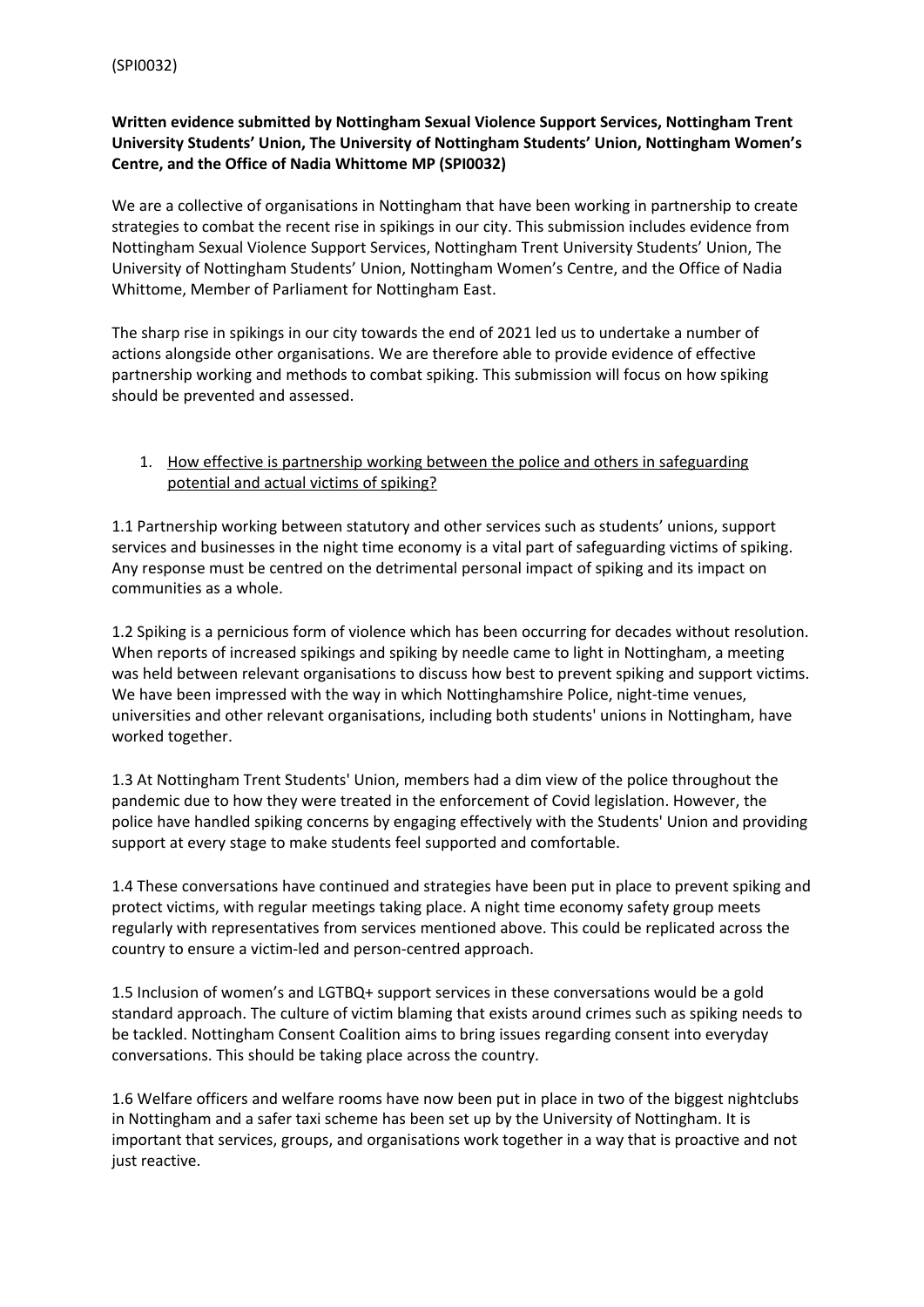1.7 It is clear from the opinions of the students' unions that this partnership working has been a critical part of making students, who are most likely to be victims of spikings, feel safe when enjoying a night out in the city.

## 2. How effective are the measures used to prevent spiking, including the advice and guidance that is used to train, educate and support those handling this type of crime?

2.1 Whilst awareness and training have been helpful, it is clear from the increase in the number of spiking incidents that this alone is insufficient. We welcome the additional support and resources available to those responding to these incidents, however as previously stated, spiking has been a problem for a long time and this has not improved.

2.2 The experience of the students' unions and their members has been that the appropriateness and efficacy of the response to reports of spiking is dependent upon the individual who is responding to the crime. There needs to be further specific training for all police, A&E staff, and nightclub/night time economy staff on the culture of victim blaming around crimes such as spiking. Regardless of where an individual reports that they have been spiked, they should be believed and receive the same level of professional care and support, both at the time of the incident and after through victim care pathways.

2.3 Spiking is often a precursor to other crimes, such as sexual assault, so it is extremely important that potential victims are supported and not simply removed from venues because they appear "too drunk". Staff in bars and clubs need to be aware that people may be vulnerable to other crimes where they are not given the appropriate support to ensure that they are able to return to a place of safety.

2.4 The response time from statutory services such as the police and in A&E needs to be swift, as a delay decreases the likelihood that testing will uncover evidence of drugs used in spiking. The response when a potential victim presents at A&E must also be sensitive, as the individual may have been a victim of a sexual assault but may not remember or know what has happened to them. Where possible, we believe that specially trained hospital staff and police officers should be the first responders to victims and potential victims of spikings. East Midlands Ambulance Service (EMAS) introduced a vehicle to respond directly to spiking incidents and conduct drug urine tests. Maintaining this service would be a step in ensuring victims are seen immediately and tests conducted swiftly.

## 3. What barriers to victims face in reporting spiking incidents and obtaining treatment and support?

3.1 As previously mentioned, many conversations around crimes such as spiking involve victim blaming narratives and a culture of disbelief. This means that victims are less likely to report the crime where they feel they will be misunderstood or not believed.

3.2 Whilst spiking occurs often as a form of violence against women, it must be remembered that men and non-binary individuals can also be victims. It is important that gender is not a barrier to victims receiving the support they need, through biases or stereotypes. We must ensure that when communicating about spiking and how to report it our language is inclusive of everyone.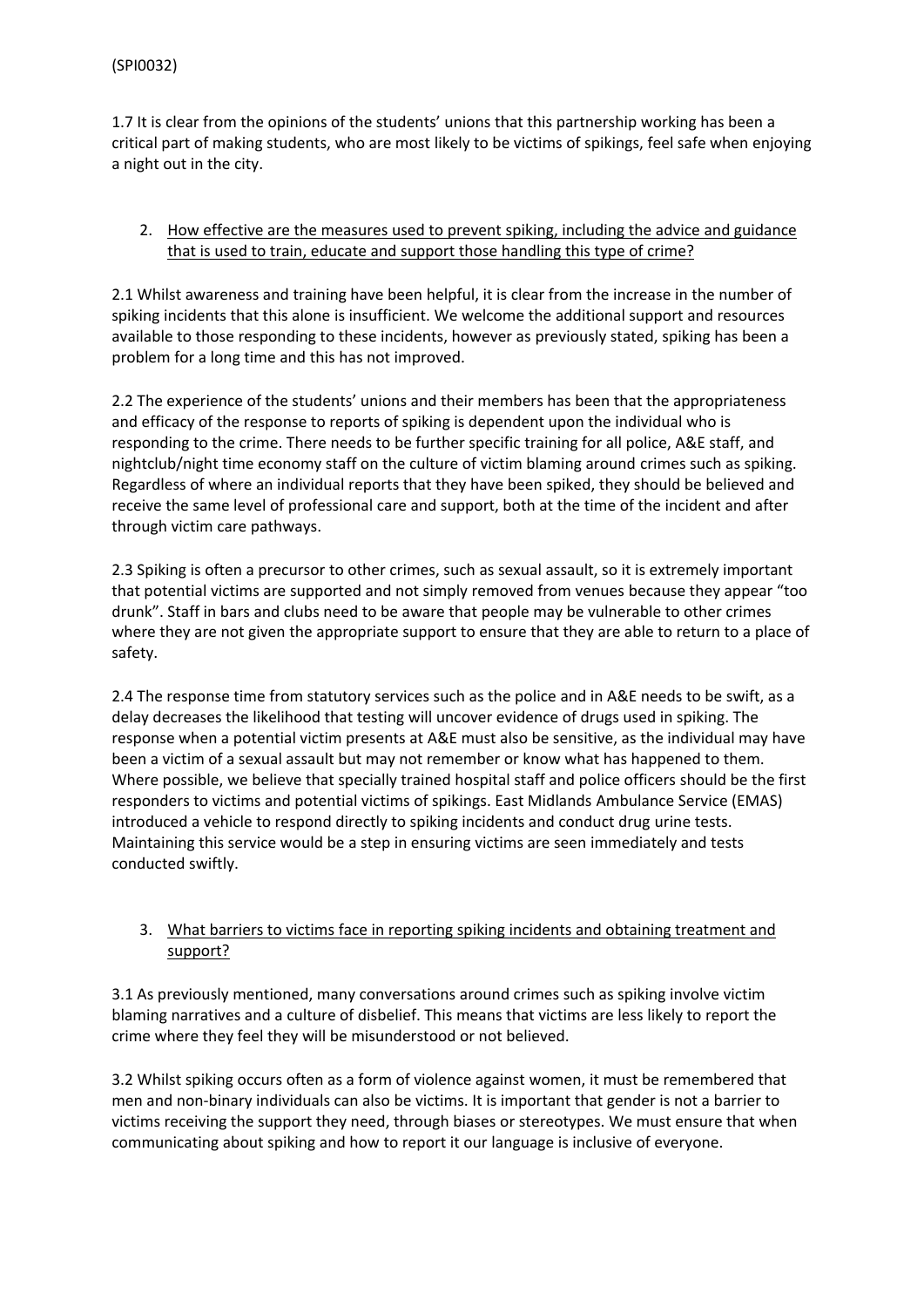3.3 Individuals may be afraid to report incidents of spiking to the police due to previous bad experiences. As noted above, Nottingham Trent University Students' Union had noticed a poor relationship with the police during the pandemic for its members, and this may be a barrier to students reaching out for help and reporting crimes. The police must be seen to be supporting victims, taking appropriate action, and having the requisite knowledge and training to deal with incidents of spiking.

3.4 Where people have chosen to take recreational drugs, they may not feel safe in coming forward when they believe they have been spiked. It is important that people in this position are supported rather than criminalised, and that this is communicated by the police.

3.5 Marginalised communities who find themselves over-policed may also find it difficult to come forward to seek support or report that they have been spiked. The police need to build relationships with these communities that ensure that they are there to protect and serve the community, not prosecute them.

3.6 Conversations around spiking (whether or not) in the context of sexual violence/consent should be part of social awareness. In Nottingham we have many organisations talking every day about consent, through the work of the Consent Coalition/Nottinghamshire's Sexual Violence Action Network. This helps to keep consent (and the wider issues around sexual violence) on the social agenda, which in turn will make spiking behaviour less tolerable generally. When organisations collaborate in this way it enables them to respond and disseminate information more quickly to a wider audience when incidents occur.

3.7 Additionally, the government must consider its own role in creating barriers through its legislation. For example, the Police, Crime, Sentencing and Courts Bill does not instil trust in institutions that exist to protect people and prevent crime. If the government is serious about tackling spiking, it must also take into account the wider picture.

## 4. Are the police doing enough to identify perpetrators and bring them to justice?

4.1 As stated above, spiking is often a precursor to other crimes, particularly sexual assault. Rape prosecutions across England have fallen despite a rise in reporting. In 2020, fewer than 1 in 60 reports of rape resulted in the perpetrator being charged by the police, a rate of 1.6%. As of July 2020 out of 55,130 recorded rapes, 2,102 led to prosecution, of which 1,439 resulted in conviction. This calls into question the amount of resources being allocated to sexual crimes, and in turn how much resourcing is being provided to bring charges against perpetrators of spiking.

4.2 Since October 2021, Notts Police has received 146 reports of people potentially being spiked by a needle. During the same time period a total number of 143 incidents were also reported of people potentially having their drinks spiked. In total nine people have been arrested so far during investigations into reports made to the force. But to date nobody has been charged.

4.3 It is our understanding that there is no single crime categorisation for spiking and so different police forces record the crime in different ways. We believe that it is important that there be one single category used by police forces across the country for spiking to ensure clear statistics on its prevalence and that it is dealt with with the severity it requires.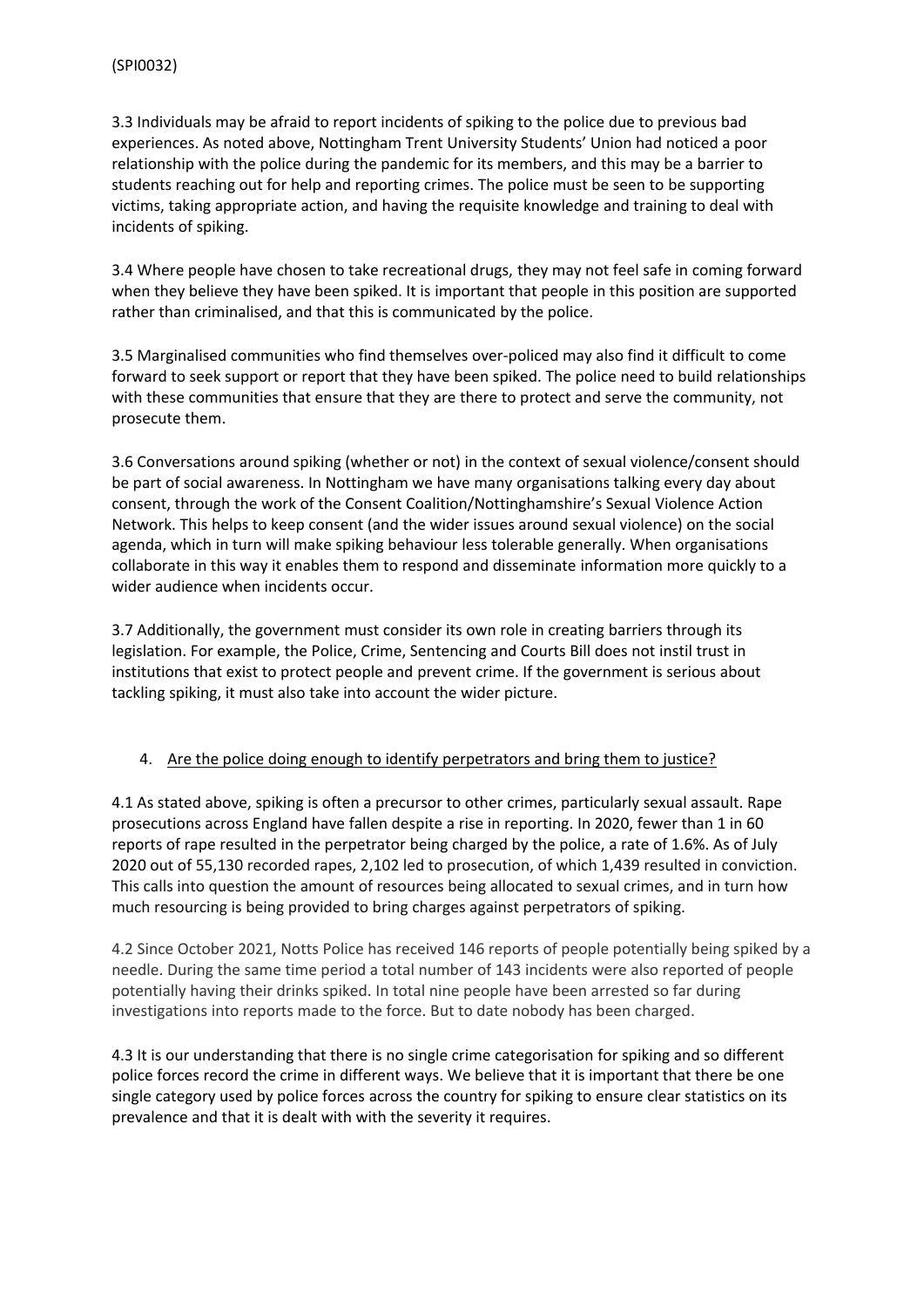4.4 We are also aware of reports that police have been searching people outside nightclubs and in the street and undertaking drug swabs which we do not believe to be effective or helpful in preventing spiking.

4.5 Whilst it is important to aim to ensure justice for people who have been victims of spiking, a preventative approach would be far more beneficial. Where a report of spiking has been made, investigation must begin as swiftly as possible to provide the greatest chance of charging the perpetrator with an offence. This offence must reflect the seriousness of the crime and be uniform across the UK.

### 5. What role should the government play in tackling this crime?

5.1 Too much of the focus on crimes such as spiking has been reactive where it is vital that a more proactive and preventative approach is taken. It is also important to ensure that the experiences of victims are not weaponised to fit a 'tough on crime' agenda. The government must ensure a proportionate, victim- and support organisation-led approach that avoids re-traumatising survivors. The voices of marginalised communities and how they interact with statutory services such as the police must also be included and listened to. The government should invest in specific training in dealing with spiking incidents for staff in pubs/clubs, A&E, students' unions etc to ensure a linear response to preventing incidents and supporting victims. This should also extend to security staff working in night-time venues.

5.2 The government should ensure uniform ways of working between statutory services such as the police across the country, to ensure that support and justice are not dependent upon a postcode lottery. The government should ensure that there is a specific crime classification for spiking which is used by police forces throughout the UK and should create clear sentencing guidelines.

5.3 Information campaigns around spiking but also on the issue of victim-blaming more generally would be helpful. Discussions around the crime of spiking must focus on the wrongdoing of the perpetrator and not the actions of the victim. There are already a number of products aimed at preventing an individual from being spiked, such as bottle tops and drinks covers, however the impact of these products are minimal and it is not the responsibility of the individual to ensure they are not the victim of a crime. Nottingham Consent Coalition is an excellent example of the efficacy and importance of making conversations about consent part of all aspects of our lives.

5.4 The government must be proactive rather than reactive. As seen in Nottingham, regular safety meetings of local charities and support organisations, statutory services such as the police, students' unions and night time economy businesses should be encouraged. The government should focus on the efficacy of partnership working and commission reports on the efficacy of these kinds of initiatives to inform policy.

5.5 The government should work with the Good Night Out initiative and ensure funding to allow this to continue in partnership with the police and night time economy businesses across the country. It should also continue the Safety of Women at Night Fund.

5.6 Throughout the submission we have provided examples of how spiking can be prevented and dealt with which would be useful in informing the government's response.

January 2022